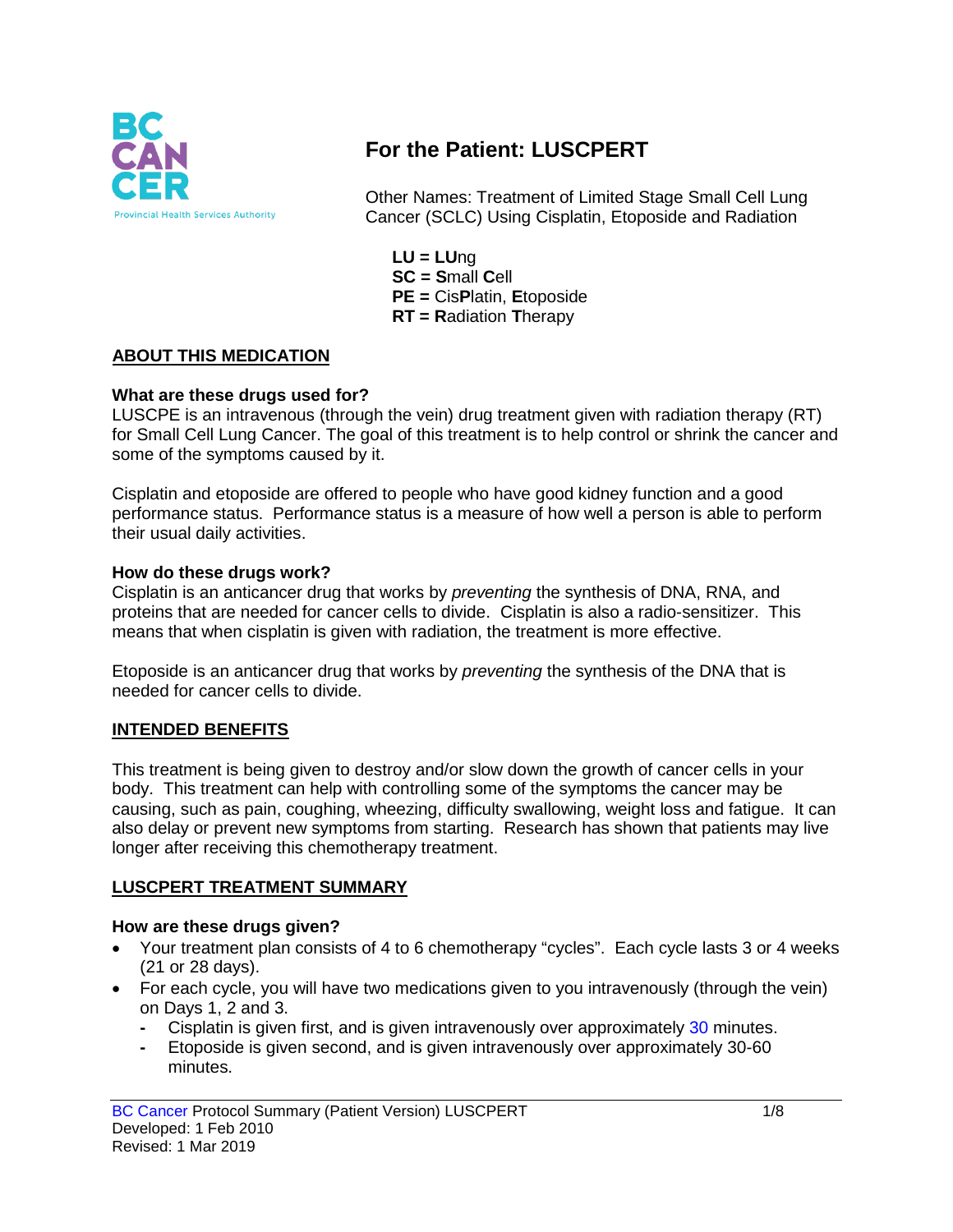- For cycles given concurrently (together) with radiation therapy:
	- **-** Radiation usually starts with the second cycle of chemotherapy, but your oncologist will decide what the best timing for you will be.
	- **-** Radiation is usually given over a period of approximately three weeks; once per day, during the week (Mon-Fri), with weekends off.
	- **-** For the first three days of your scheduled radiation, you will receive both cisplatin and etoposide chemotherapy and your radiation will be given after your daily chemotherapy treatments are complete.

### **What will happen when I get my drugs?**

- A blood test is done within one month of starting treatment.
- A blood test is also done before Day 1 of each cycle.
- The dose and timing of your chemotherapy may be changed based on your blood test results and/or other side effects.
- Your very first treatment will take longer than other treatments because a nurse will be reviewing the possible side effects of your chemotherapy plan and will discuss with you how to manage them. *It is a good idea to bring someone with you to your first chemotherapy appointment.*
- You will be given a prescription for anti-nausea medications (to be filled at your regular pharmacy). Please bring your anti-nausea medications with you to each treatment. Your nurse will tell you when to take the anti-nausea medication(s). You may also need to take your anti-nausea drugs at home after treatment. It is easier to prevent nausea than to treat it once it happens, so follow directions closely.

## **LUSCPERT TREATMENT PROTOCOL**

**Start Date: \_\_\_\_\_\_\_\_\_\_\_\_\_\_\_\_\_\_\_\_\_\_\_\_\_\_\_\_**

**Cycle 1:**

| Day 1                  | Day 2                  | Day 3                  | Day 4     | Day 5     | Day 6     | Day 7     |
|------------------------|------------------------|------------------------|-----------|-----------|-----------|-----------|
| <b>Blood Test</b>      | <b>Cisplatin &amp;</b> | <b>Cisplatin &amp;</b> | <b>No</b> | <b>No</b> | <b>No</b> | <b>No</b> |
| <b>Cisplatin &amp;</b> | <b>Etoposide</b>       | <b>Etoposide</b>       | chemo     | chemo     | chemo     | chemo     |
| <b>Etoposide</b>       |                        |                        |           |           |           |           |
| Day 8                  | Day 9                  | Day 10                 | Day 11    | Day 12    | Day 13    | Day 14    |
| <b>No</b>              | <b>No</b>              | <b>No</b>              | <b>No</b> | <b>No</b> | <b>No</b> | <b>No</b> |
| Chemo                  | chemo                  | chemo                  | chemo     | chemo     | chemo     | chemo     |
| <b>Day 15</b>          | Day 16                 | Day 17                 | Day 18    | Day 19    | Day 20    | Day 21    |
| <b>No</b>              | No                     | No                     | No        | <b>No</b> | <b>No</b> | <b>No</b> |
| Chemo                  | chemo                  | chemo                  | chemo     | chemo     | chemo     | chemo     |

**This 21-day cycle will repeat 3 to 5 more times**

**\*\*\*Radiation will be given from Monday to Friday over approximately 3 weeks during one cycle, usually with cycle #2. You will still receive 3 days of chemotherapy during this cycle. At the end of this cycle, you may be given one extra week off (28-day cycle) – this will be up to your oncologist\*\*\***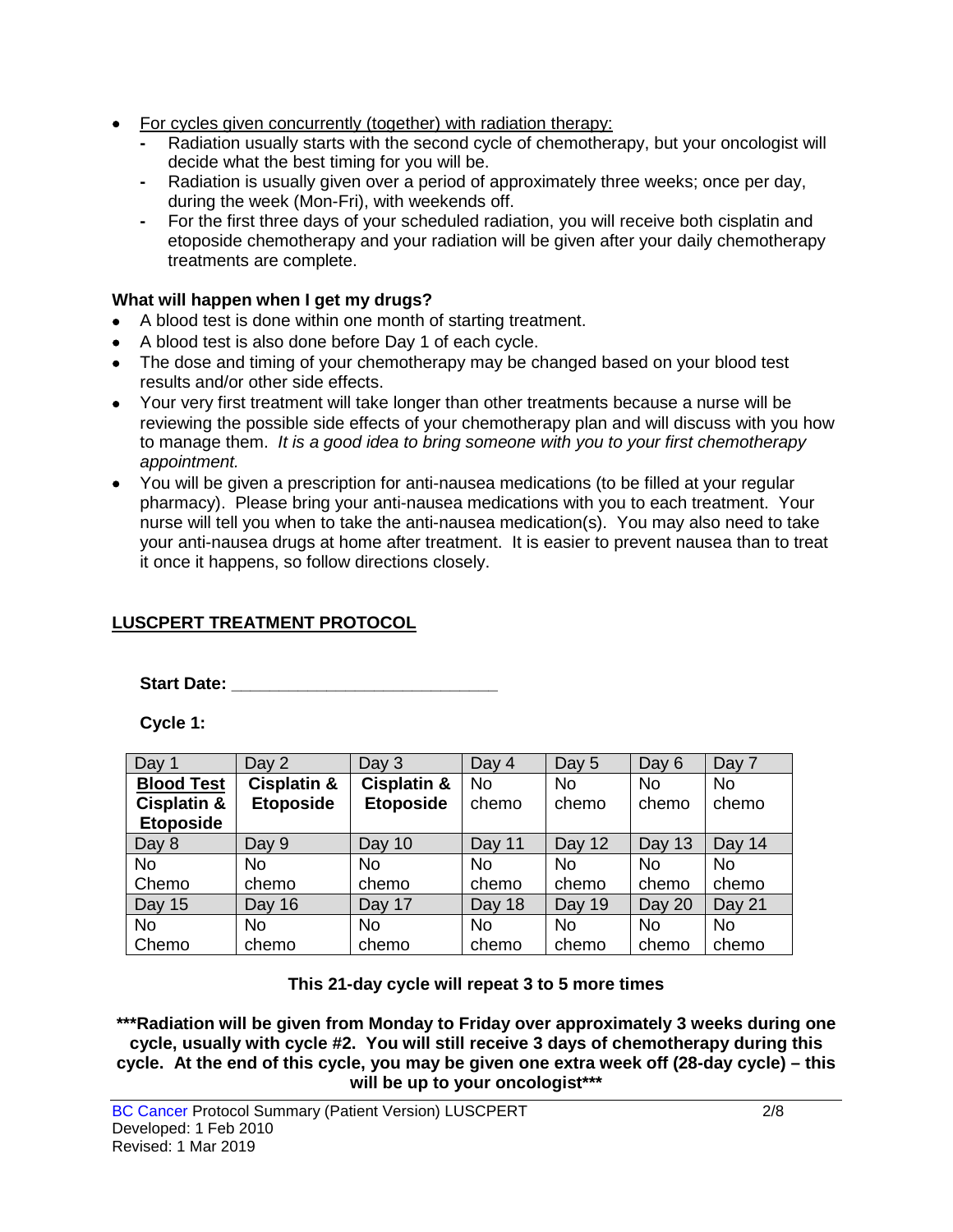### **CHEMOTHERAPY SIDE EFFECTS AND MANAGEMENT**

## **Are there any risks?**

• Unexpected and unlikely side effects can occur with any drug treatment. The ones listed below are particularly important for you to be aware of.

| <b>SERIOUS SIDE EFFECTS</b>                                                                                                                                                                                                                                                                                            | <b>How common</b><br>is it? | <b>MANAGEMENT</b>                                                                                                                                                                                                                                                                                                                                                                                 |
|------------------------------------------------------------------------------------------------------------------------------------------------------------------------------------------------------------------------------------------------------------------------------------------------------------------------|-----------------------------|---------------------------------------------------------------------------------------------------------------------------------------------------------------------------------------------------------------------------------------------------------------------------------------------------------------------------------------------------------------------------------------------------|
| Your white blood cells may decrease 7-<br>10 days after your treatment. They<br>usually return to normal 2-3 weeks after<br>your last treatment. White blood cells<br>protect your body by fighting bacteria<br>(germs) that cause infection. When they<br>are low, you are at greater risk of<br>having an infection. | Very common                 | To help prevent infection:<br>Wash your hands often and always after using the bathroom.<br>Take care of your skin and mouth by gently washing regularly.<br>Avoid crowds and people who are sick.<br>Call your doctor <i>immediately</i> at the first sign of an <i>infection</i><br>such as fever (over 100°F or 38°C by an oral thermometer),<br>chills, cough or burning when you pass urine. |
| Your platelets may decrease during or<br>after your treatment They will return to<br>normal after your last treatment.<br>Platelets help to make your blood clot<br>when you hurt yourself. You may<br>bruise or bleed more easily than<br>usual.                                                                      | Common                      | To help prevent bleeding problems:<br>Try not to bruise, cut or burn yourself.<br>Clean your nose by blowing gently, do not pick your nose.<br>Brush your teeth gently with a soft toothbrush as your gums<br>may bleed more easily. Maintain good oral hygiene.<br>Avoid taking ASA (e.g.: Aspirin®) or Ibuprofen (e.g.: ADVIL®),<br>unless prescribed by your doctor.                           |
| Allergic reactions may rarely occur.<br>Signs of an allergic reaction are<br>dizziness, confusion and wheezing or<br>difficulty breathing. This reaction can<br>occur during or immediately after<br>cisplatin or etoposide, several hours after<br>receiving cisplatin, or after many doses<br>of cisplatin.          | Rare                        | Tell your nurse immediately if this happens while you are<br>$\bullet$<br>receiving cisplatin or etoposide. Go to your local Emergency<br>Room immediately if this happens after you leave the clinic.                                                                                                                                                                                            |
| Cisplatin and etoposide burn if they leak<br>under the skin.                                                                                                                                                                                                                                                           | Very rare                   | Tell your nurse <i>immediately</i> if you feel pain, burning, stinging, or<br>any other change while the drug is being given.                                                                                                                                                                                                                                                                     |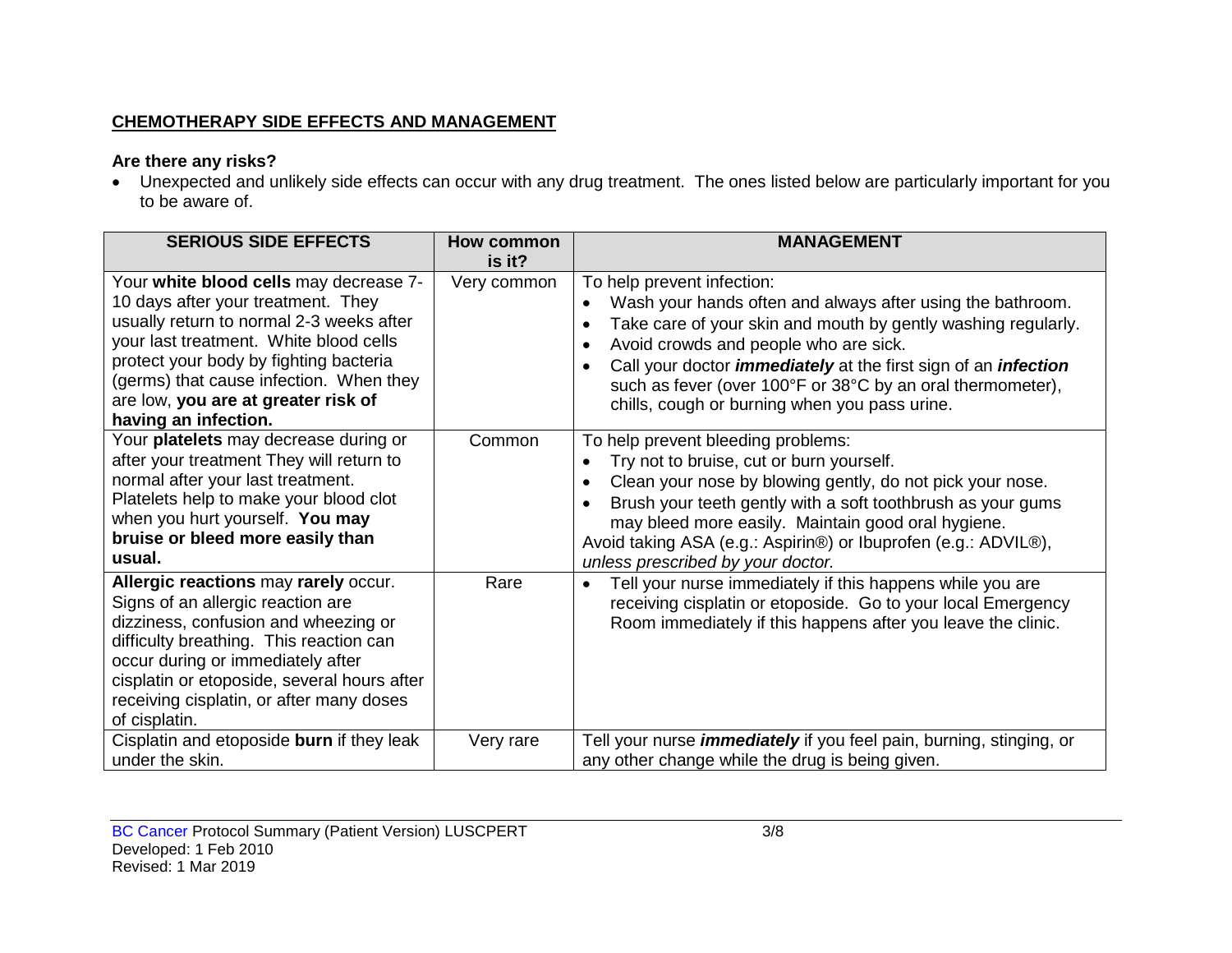| <b>OTHER SIDE EFFECTS</b>                                                                                                              | <b>How Common</b><br>Is It? | <b>MANAGEMENT</b>                                                                                                                                                                                                                                                                                                                                                                                                                                                                         |
|----------------------------------------------------------------------------------------------------------------------------------------|-----------------------------|-------------------------------------------------------------------------------------------------------------------------------------------------------------------------------------------------------------------------------------------------------------------------------------------------------------------------------------------------------------------------------------------------------------------------------------------------------------------------------------------|
| Nausea and vomiting may occur after<br>your treatment and may last for up to 24<br>hours. Nausea may last longer for some<br>patients. | Very Common                 | You will be given a prescription for anti-nausea drug(s) to take<br>before your chemotherapy treatment and/or at home. It is easier to<br>prevent nausea than to treat it once it has happened, so follow<br>directions closely.<br>Drink plenty of liquids.<br>Eat and drink often in small amounts.<br>Try the ideas in "Food Choices to Control Nausea".<br>Your doctor may manage delayed nausea and vomiting differently.<br>Be sure to let your doctor know if you experience this. |
| Constipation or diarrhea may occur.                                                                                                    | Common                      | To help constipation:<br>Exercise if you can.<br>Drink plenty of liquids (8 cups a day).<br>$\bullet$<br>Try ideas in "Suggestions for Dealing with Constipation".<br>To help diarrhea:<br>Drink plenty of liquids.<br>Eat and drink often in small amounts.<br>Avoid high fibre foods<br>as outlined in "Food Ideas to Help with Diarrhea during<br>Chemotherapy".                                                                                                                       |
| Tiredness or lack of energy may occur.                                                                                                 | Common                      | Do not drive a car or operate machinery if you are feeling tired.<br>$\bullet$<br>Try the ideas in "Your Bank of Energy Savings: How People<br>with Cancer can Handle Fatigue".                                                                                                                                                                                                                                                                                                           |
| Pain or tenderness may occur where<br>the needle was placed in your vein.                                                              | Common                      | Apply cool compresses or soak in cool water for 15-20 minutes<br>several times a day.                                                                                                                                                                                                                                                                                                                                                                                                     |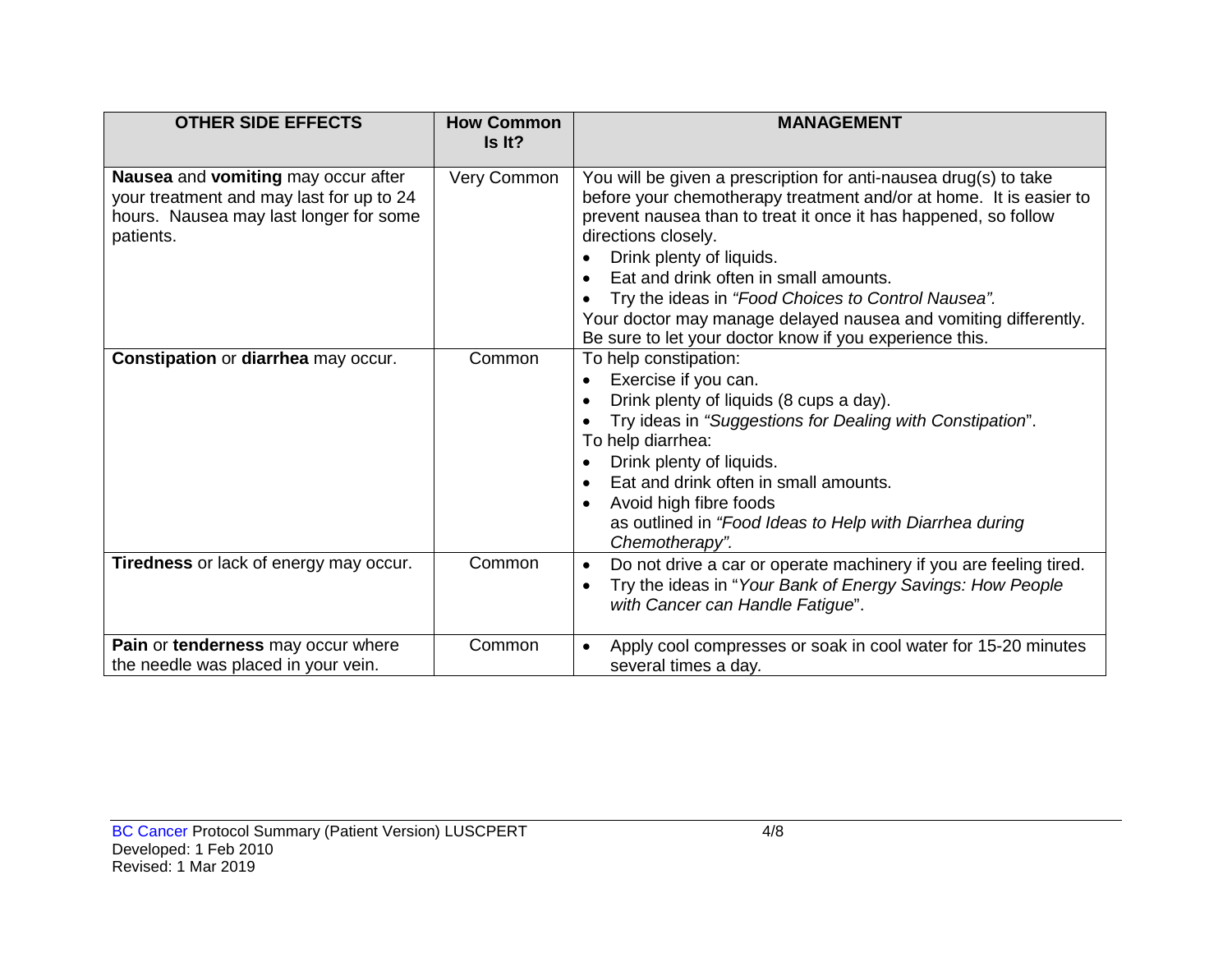| <b>OTHER SIDE EFFECTS</b>                                                                                                                                                                                                                                                                                                                                 | <b>How Common</b><br>Is It? | <b>MANAGEMENT</b>                                                                                                                                                                                                                                                                                                                                                                                                                                                                                                                                                                                                  |
|-----------------------------------------------------------------------------------------------------------------------------------------------------------------------------------------------------------------------------------------------------------------------------------------------------------------------------------------------------------|-----------------------------|--------------------------------------------------------------------------------------------------------------------------------------------------------------------------------------------------------------------------------------------------------------------------------------------------------------------------------------------------------------------------------------------------------------------------------------------------------------------------------------------------------------------------------------------------------------------------------------------------------------------|
| Hair loss sometimes occurs and may<br>begin within a few days or weeks of<br>treatment. Your hair may thin or you<br>may become totally bald. Your scalp<br>may feel tender. You may lose hair on<br>your face and body. Your hair will grow<br>back once your treatments are over and<br>sometimes between treatments. Colour<br>and texture may change. | Common                      | Use a gentle shampoo and soft brush.<br>$\bullet$<br>Care should be taken with use of hair spray, bleaches, dyes and<br>perms.<br>Protect your scalp with a hat, scarf or wig in cold weather.<br>Cover your head or apply sun block on sunny days.<br>Apply mineral oil to your scalp to reduce itching.<br>Refer to the pamphlet "For the Patient: Hair loss due to<br>chemotherapy"                                                                                                                                                                                                                             |
| Sore mouth may occur a few days after<br>treatment. Mouth sores can occur on the<br>tongue, the sides of the mouth or in the<br>throat. Mouth sores or bleeding gums<br>can lead to an infection.                                                                                                                                                         | Common                      | Brush your teeth gently after eating and at bedtime with a very<br>$\bullet$<br>soft toothbrush. If your gums bleed, use gauze instead of a<br>brush. Use baking soda instead of toothpaste.<br>Make a mouthwash with $\frac{1}{2}$ teaspoon baking soda or salt in 1<br>cup warm water and rinse several times a day.<br>Try soft, bland foods like puddings, milkshakes and cream<br>soups.<br>Avoid spicy, crunchy or acidic food, and very hot or cold foods.<br>Try ideas Easy to Chew Recipes and Soft, Moist Food Ideas<br>Call your doctor if you are having difficulty eating or drinking due<br>to pain. |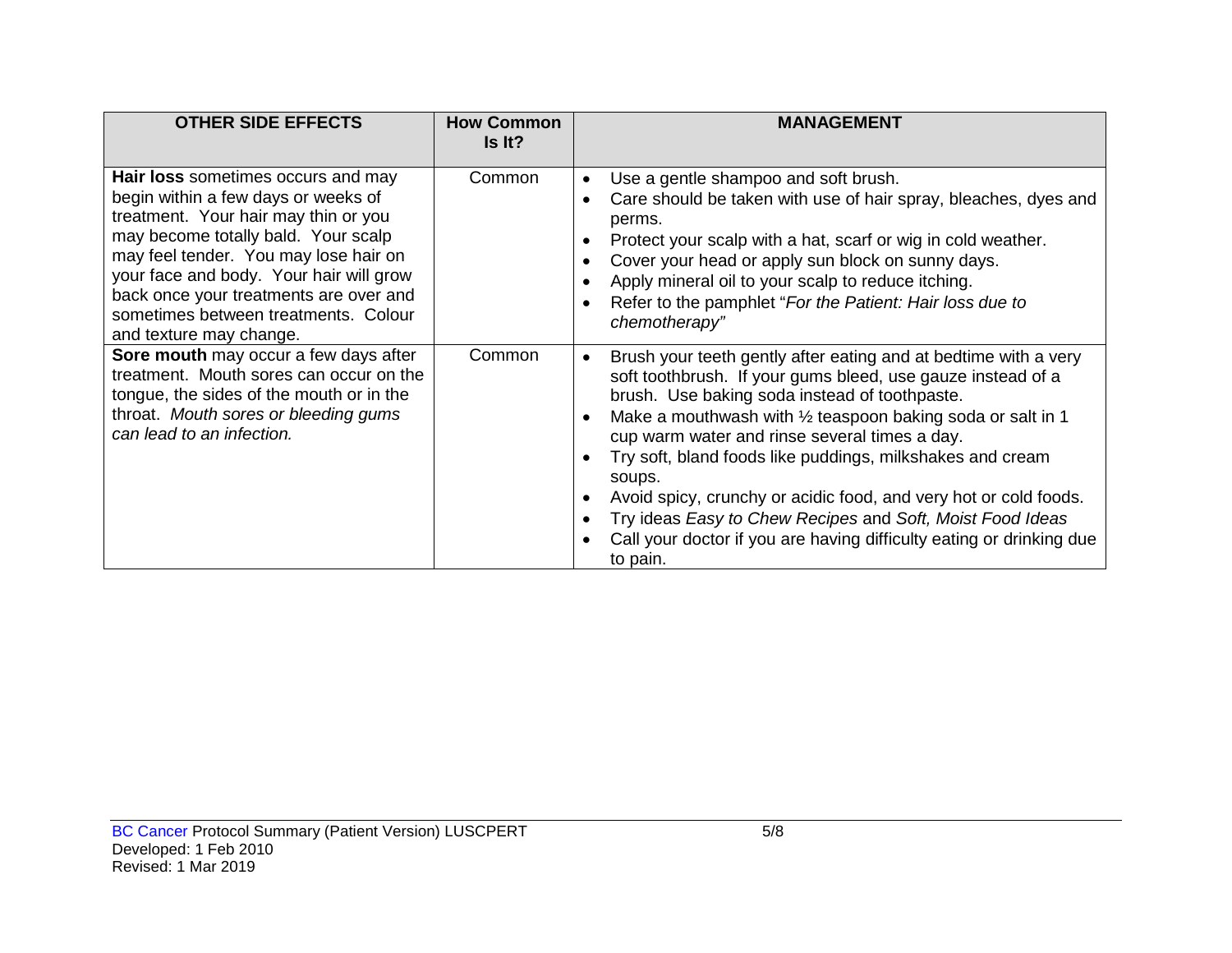### **RADIATION SIDE EFFECTS AND MANAGEMENT**

| <b>SIDE EFFECTS</b>                                                                                                                                                     | <b>How Common</b><br>Is It? | <b>MANAGEMENT</b>                                                                                                                                                                                                                                                                             |
|-------------------------------------------------------------------------------------------------------------------------------------------------------------------------|-----------------------------|-----------------------------------------------------------------------------------------------------------------------------------------------------------------------------------------------------------------------------------------------------------------------------------------------|
| <b>Tiredness</b> or lack of energy may occur.                                                                                                                           | Very Common                 | Do not drive a car or operate machinery if you are feeling tired.<br>Try the ideas in "Your Bank of Energy Savings: How People<br>with Cancer can Handle Fatigue".                                                                                                                            |
| Since radiation must pass through your<br>skin, skin irritation may occur while<br>receiving radiotherapy. Skin may feel<br>warm and sensitive and color may<br>change. | Common                      | Bathe using lukewarm water and mild, unscented soap. Pat<br>skin dry with a soft towel.<br>Wear loose, comfortable clothing.<br>Protect skin from direct sunlight and wind.<br>Avoid deodorants, perfume, alcohol, astringents and adhesives.                                                 |
| Cough or shortness of breath may<br>occur, as radiation lowers the level of the<br>lung's surfactant, a substance that helps<br>the lungs expand.                       | Common                      | Drink plenty of fluids throughout the day<br>If you are experiencing cough and are also feverish or unwell,<br>it's important to call your doctor.                                                                                                                                            |
| You may experience a sore throat or<br>difficulty swallowing.                                                                                                           | Common                      | Try eating smaller amounts of food at more frequent intervals.<br>$\bullet$<br>Avoid highly seasoned foods, acidic foods, or foods that are<br>very hot or very cold.<br>Drink plenty of fluids throughout the day.<br>Try ideas Easy to Chew Recipes and Soft, Moist Food Ideas<br>$\bullet$ |
| Hair loss will occur on the area of skin<br>being treated.                                                                                                              | Common                      | Hair usually grows back within a few months. Sometimes, as it<br>$\bullet$<br>grows back, it can become patchy.                                                                                                                                                                               |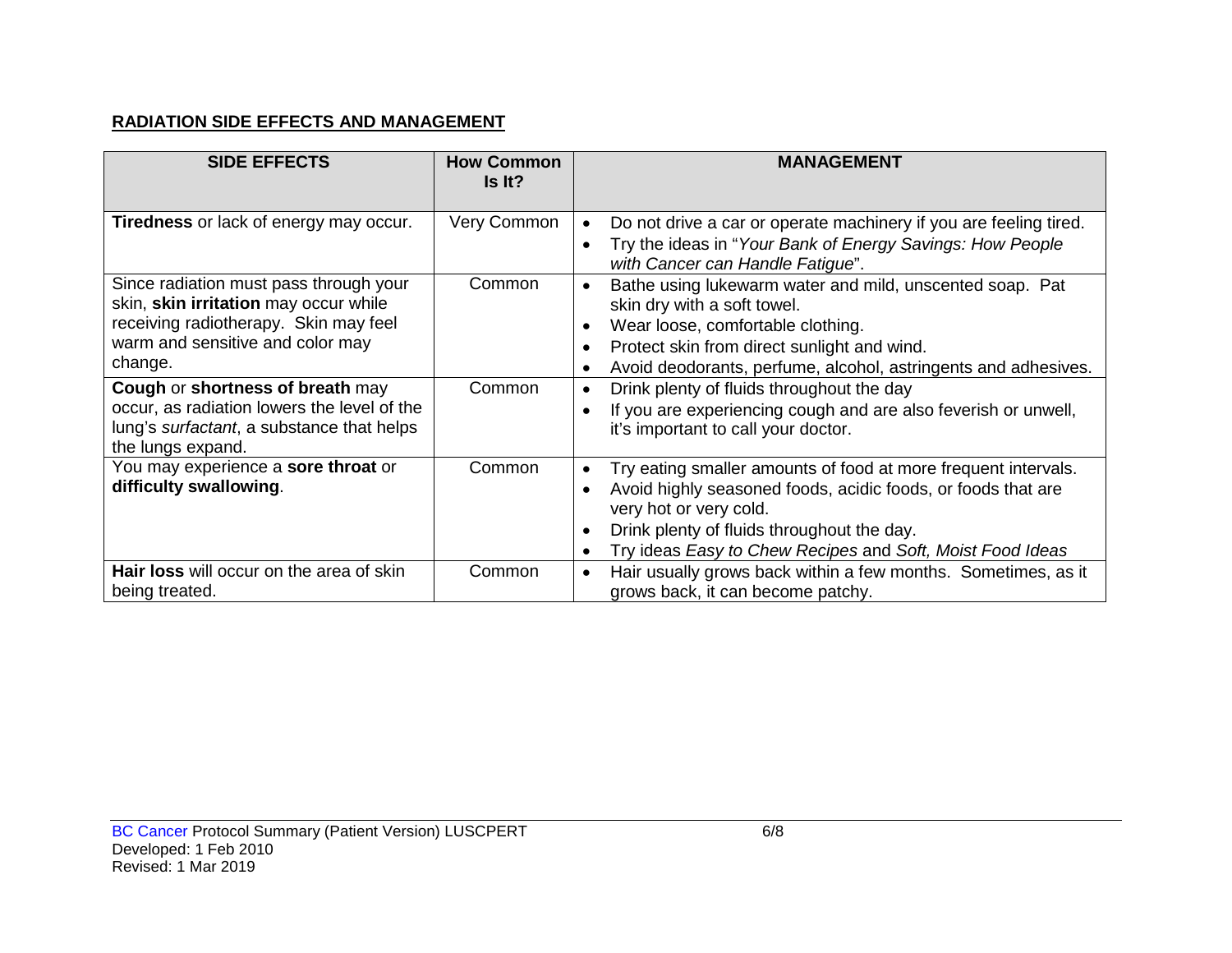### **INSTRUCTIONS FOR THE PATIENT**

#### **What other drugs can interact with LUSCPERT?**

- Other drugs such as some antibiotics given by vein (e.g.: tobramycin, vancomycin), furosemide (LASIX®), phenytoin (DILANTIN®), pyridoxine (Vitamin B6), atovaquone (MEPRON®), warfarin (COUMADIN®), glucosamine and St John's Wort may interact with LUSCPERT. Tell your doctor if you are taking these or other drugs as you may need extra blood tests, your dose may need to be changed or your treatment may need to be held for a few days.
- Check with your doctor or pharmacist before you start taking any new prescription or nonprescription drugs.
- If you are admitted to hospital for intravenous antibiotics, be sure that the doctor treating you knows you are on cisplatin chemotherapy.

#### **Other important things to know:**

- Cisplatin can cause changes in kidney function, but this is not common with the doses used in this type of treatment. It is important that you are well-hydrated before and after treatment.
- Sometimes, the nerve which allows you to hear can be affected by cisplatin. This could result in ringing in the ears or a change in your hearing. Report any of these problems to your doctor and/or nurse.
- The drinking of alcohol (in small amounts) does not appear to affect the safety or usefulness of this treatment.
- This treatment may cause sterility in men and menopause in women. If you plan to have children, discuss this with your doctor before starting treatment.
- This treatment may damage sperm and may cause harm to the baby if used during pregnancy. It is best to use *birth control* while you are undergoing treatment. Tell your doctor right away if you or your partner becomes pregnant. Do not breast feed during treatment.
- Tell all doctors or dentists you see that you being treated with cisplatin and etoposide before you receive treatment of any form.

### **SEE YOUR DOCTOR OR GET EMERGENCY HELP IMMEDIATELY IF YOU HAVE:**

- Signs of an **infection** such as fever (over 100°F or 38°C by an oral thermometer), chills, cough, pain or burning when you pass urine.
- Signs of a **stroke** such as sudden onset of severe headache, eyesight changes, slurred speech, loss of coordination, weakness or numbness in an arm or leg.
- Signs of **bleeding problems** such as black tarry stools, blood in urine or pinpoint red spots on skin.
- Signs of an **allergic reaction** (rare) soon after a treatment including dizziness, fast heart beat, face swelling or breathing problems.
- Signs of a **blood clot** such as tenderness or hardness over a vein, calf swelling and tenderness, sudden onset of cough, chest pain or shortness of breath.
- Signs of **heart problems** such as fast or uneven heartbeat.
- **Seizures** or **loss of consciousness**.